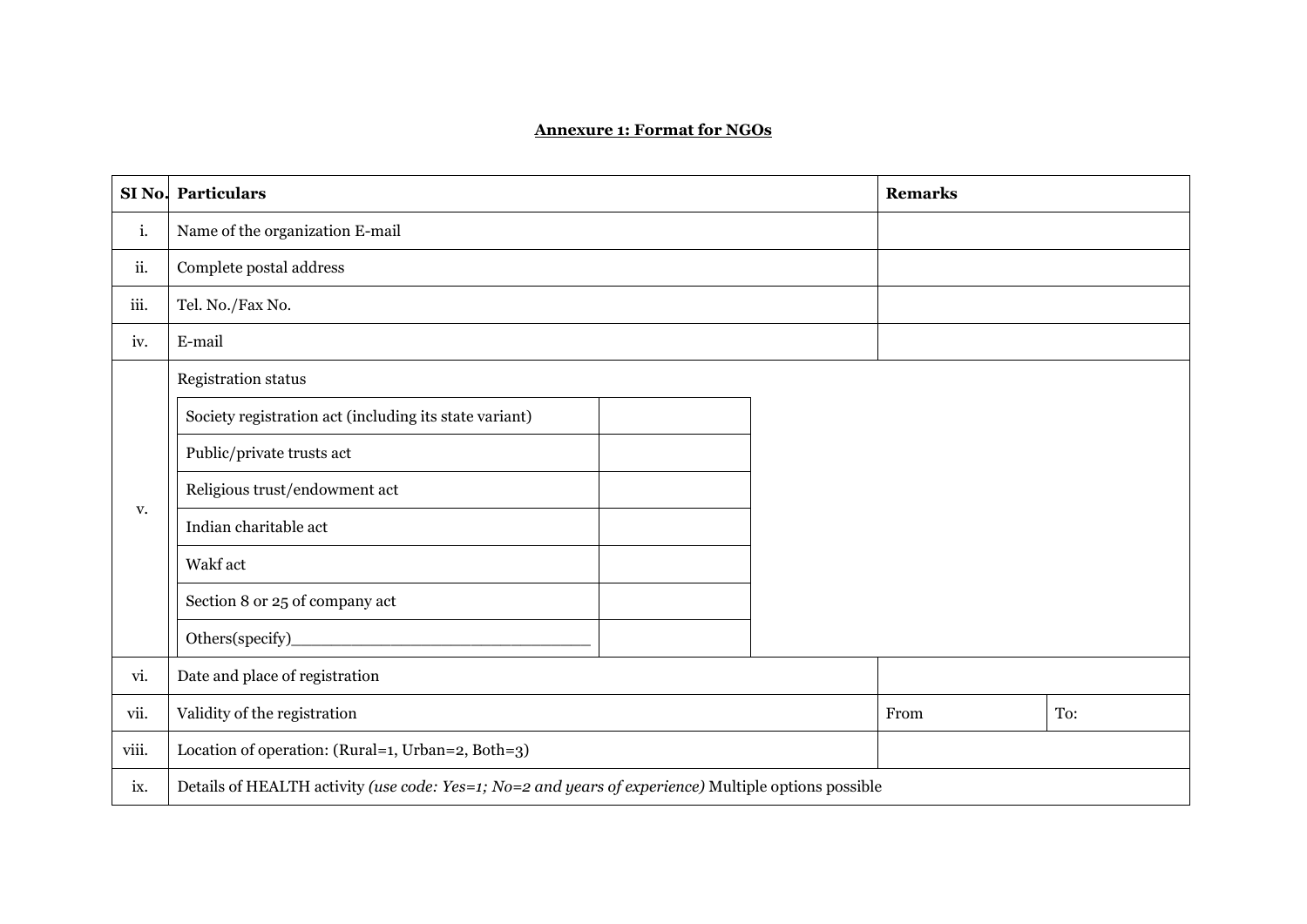| Health activity                                                                                         | $Yes=1; No=2$ | Years of experience |
|---------------------------------------------------------------------------------------------------------|---------------|---------------------|
| Strengthening Primary and Secondary healthcare in Urban, Rural and Tribal areas<br>1.                   |               |                     |
| Pregnancy and childbirth<br>a)                                                                          |               |                     |
| Neonatal and infant health care<br>b)                                                                   |               |                     |
| Childhood and adolescent healthcare<br>c)                                                               |               |                     |
| Family planning, Contraception and Reproductive Health Care<br>d)                                       |               |                     |
| Communicable diseases including National Health Programmes<br>e)                                        |               |                     |
| Common Communicable Diseases and Outpatient care for acute simple illnesses and minor<br>f)<br>ailments |               |                     |
| Screening, Prevention, Control and Management of Non-Communicable diseases<br>g)                        |               |                     |
| Common Ophthalmic problems<br>h)                                                                        |               |                     |
| <b>ENT</b> problems<br>i)                                                                               |               |                     |
| Oral health care<br>j)                                                                                  |               |                     |
| Elderly care<br>k)                                                                                      |               |                     |
| Palliative healthcare<br>$\mathbf{D}$                                                                   |               |                     |
| m) Emergency Medical Services                                                                           |               |                     |
| Mental health ailments and Substance Abuse<br>n)                                                        |               |                     |
| Wellness programs<br>2.                                                                                 |               |                     |
| <b>Integrative Health Care</b><br>3.                                                                    |               |                     |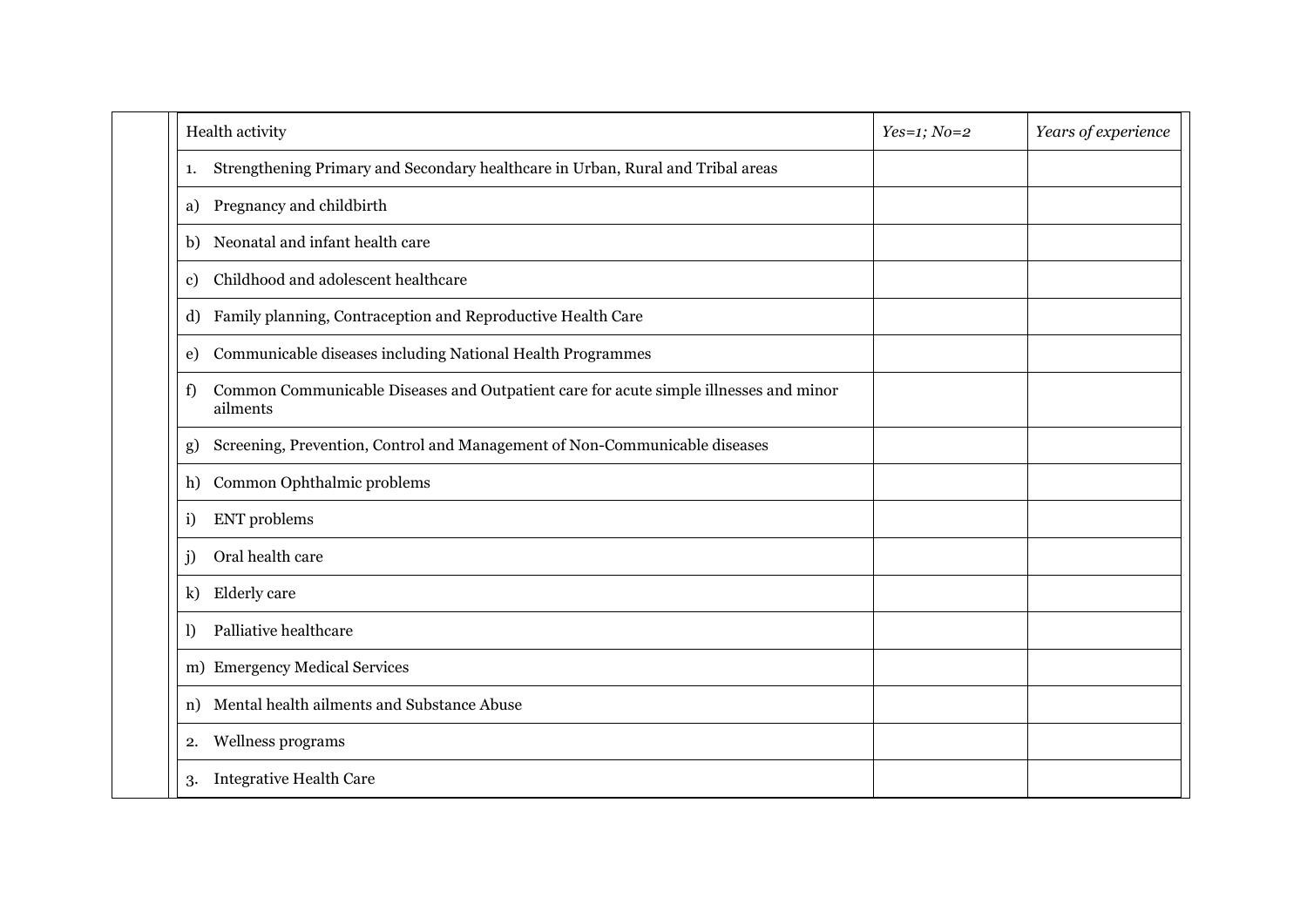|       | Training and Capacity building of health functionaries<br>4.                                                                                                         |  |              |                  |
|-------|----------------------------------------------------------------------------------------------------------------------------------------------------------------------|--|--------------|------------------|
|       | Management of Human Resources in Health<br>5.                                                                                                                        |  |              |                  |
|       | Research and documentation of health programs including implementation research<br>6.                                                                                |  |              |                  |
|       | Monitoring and Evaluation of Health Programs<br>7.                                                                                                                   |  |              |                  |
|       | Data/IT systems in health<br>8.                                                                                                                                      |  |              |                  |
|       | Innovations in Healthcare<br><b>9.</b>                                                                                                                               |  |              |                  |
|       | 10. Governance and Accountability Mechanisms (Social accountability, Community Action for<br>Health etc)                                                             |  |              |                  |
| X.    | Geographic area of operation                                                                                                                                         |  | Number<br>of | Number of States |
|       | (Provide details in annexure)                                                                                                                                        |  | districts    |                  |
| xi.   | Full name of<br>(a) President<br>(b) Secretary<br>$(c)$ CEO/ED                                                                                                       |  |              |                  |
|       |                                                                                                                                                                      |  |              |                  |
|       |                                                                                                                                                                      |  |              |                  |
| xii.  | Darpan portal registration                                                                                                                                           |  |              |                  |
| xiii. | GST registration number                                                                                                                                              |  |              |                  |
|       | In case the organization receives any foreign funding, whether the organization is registered under FCRA. If yes,<br>registration number, date & period of validity. |  |              |                  |
| xiv.  |                                                                                                                                                                      |  |              |                  |
|       |                                                                                                                                                                      |  |              |                  |
| XV.   | Registration details of Income Tax Act 80G (registration number, date & period of validity)                                                                          |  |              |                  |